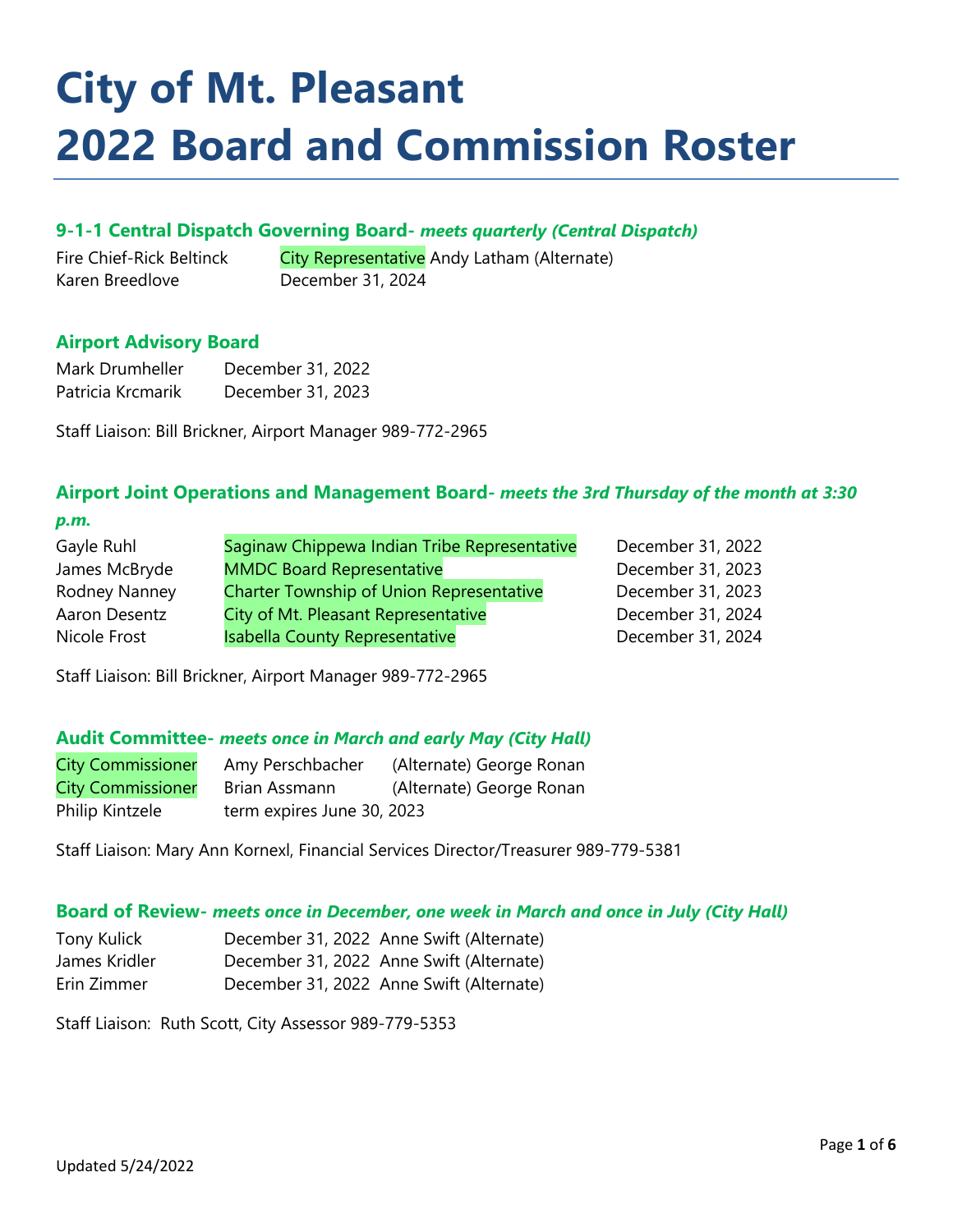# **Building Authority***- meets as needed (City Hall)*

| Finance Director Mary Ann Kornexl City Representative |                   |
|-------------------------------------------------------|-------------------|
| <b>Vacant</b>                                         | December 31, 2025 |
| <b>Vacant</b>                                         | December 31, 2027 |

Staff Liaison: Mary Ann Kornexl, Financial Services Director/Treasurer 989-779-5381

#### **Building, Fire & Sanitary Sewer Board of Appeals-** *meets as needed (City Hall)*

Jay Kahn **Central Michigan University Representative** 

| <b>Tim Nieporte</b> | December 31, 2022 |
|---------------------|-------------------|
| James Kridler       | December 31, 2022 |
| Charlie Cline       | December 31, 2023 |
| Joe Fleming         | December 31, 2024 |
| Larry Sommer        | December 31, 2024 |

Staff Liaison: Brian Kench, Building Official 989-779-5301

# **Chippewa River District Library Board of Trustees-** *meets monthly at 5:30 p.m. (Library)*

| Thomas Delia | December 31, 2023 |
|--------------|-------------------|
| Kati Mora    | December 31, 2025 |

# **City/CMU Student Liaison Committee-** *meets quarterly/as needed (CMU)*

| Appointed by City Commission       |                                                |                                                                                   |
|------------------------------------|------------------------------------------------|-----------------------------------------------------------------------------------|
| Aaron Desentz                      | <b>City Manager</b>                            |                                                                                   |
| Paul Lauria                        | <b>City Public Safety</b>                      |                                                                                   |
| Doug Lobsinger                     | <b>Code Enforcement Staff</b>                  |                                                                                   |
| <b>Edward Clayton</b>              | Non-student Neighborhood Resident 1            | December 31, 2022                                                                 |
| David Stairs                       | Non-student Neighborhood Resident 2            | December 31, 2022                                                                 |
| Tim Driessnack                     | Landlord                                       | December 31, 2023                                                                 |
| Mary Alsager                       | <b>City Commissioner 1</b>                     | December 31, 2024                                                                 |
| Olivia Cyman                       | <b>City Commissioner 2</b>                     | December 31, 2024                                                                 |
| Rachael Agardy<br>Appointed by CMU | Mt. Pleasant Business Representative           | December 31, 2024                                                                 |
| Shaun Holtgreive                   | <b>CMU Administrator</b>                       |                                                                                   |
| Larry Klaus                        | <b>CMU Public Safety</b>                       |                                                                                   |
| <b>Jake Hendricks</b>              | <b>Student Government Representative</b>       |                                                                                   |
| Vacant                             |                                                | Student-of residential neighborhood, appointed by Associate VP of Student Affairs |
| Vacant                             |                                                | Student-of residential neighborhood, appointed by Associate VP of Student Affairs |
| Connor Drake                       | <b>Inter-Fraternity Council Representative</b> |                                                                                   |
| Morgan Victory                     | Panhellenic Council Representative             |                                                                                   |
| Mary St. John                      | Residence Hall Assembly Representative         |                                                                                   |

Staff Liaison: Aaron Desentz, City Manager 989-779-5321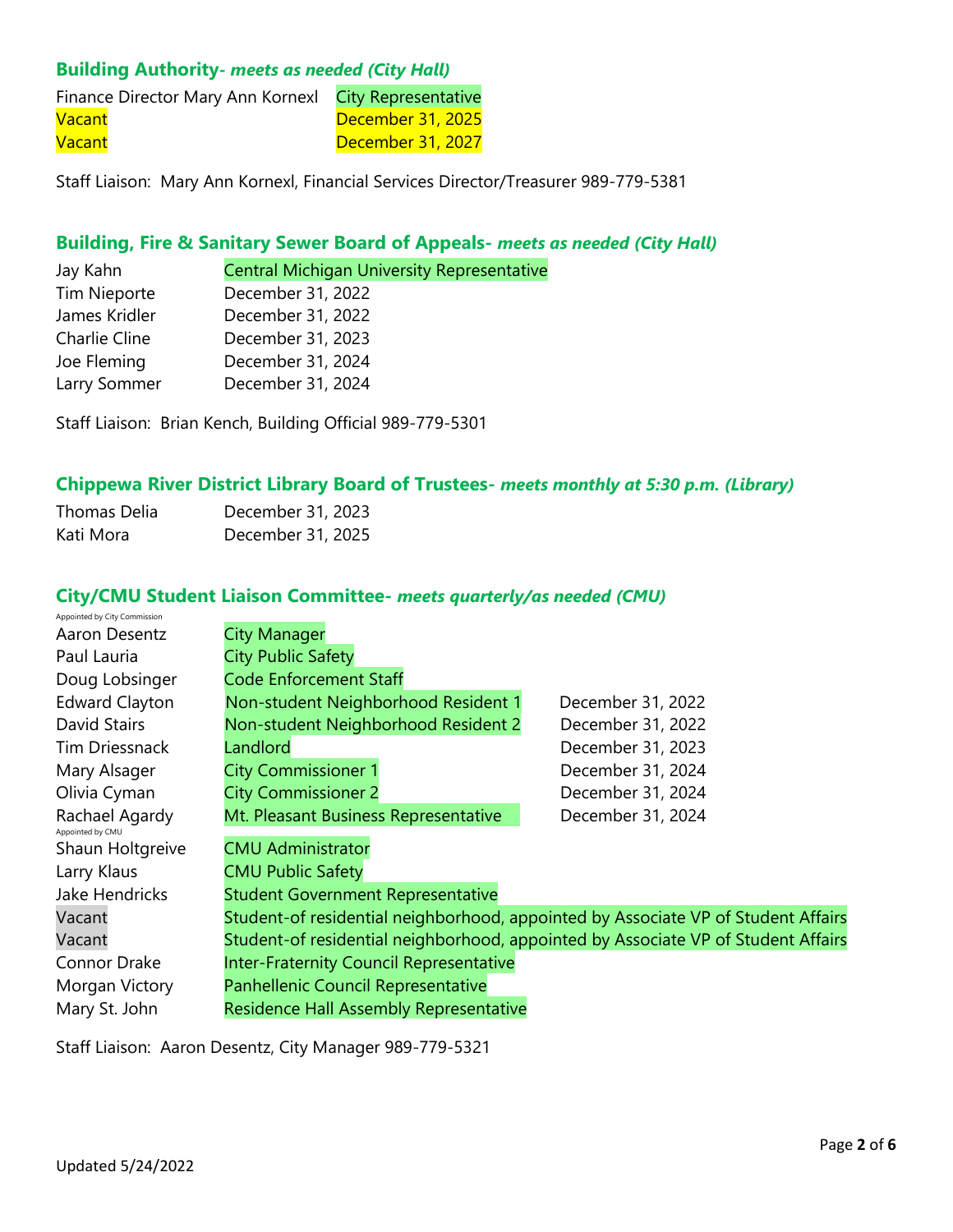# **Cultural and Recreational Commission-** *meets quarterly (Morey Courts or Ice Arena)*

Mark Kowalczyk December 31, 2023

# **Dog Park Advisory Board-** *meets as needed (City Hall)*

| Sue Gamble       | December 31, 2022 | <b>City Representative</b>             |
|------------------|-------------------|----------------------------------------|
| Amy Barr-Tickle  | December 31, 2022 | Friends of the Dog Park Representative |
| Mark Stuhldreher | December 31, 2022 | <b>Union Township Representative</b>   |
| Easton Hamel     | December 31, 2023 | <b>City Representative</b>             |
| Lynn Simons      | December 31, 2023 | Friends of the Dog Park Representative |
| John Dinse       | December 31, 2023 | <b>Union Township Representative</b>   |

Staff Liaison: Phil Biscorner, Director of Parks and Public Spaces 989-779-5328

#### **Downtown Development Authority-** *meets the 2nd Thursday of the month at 10:00 a.m. (City Hall)*

| Aaron Desentz   | <b>City Manager</b>                   |                             |
|-----------------|---------------------------------------|-----------------------------|
| Nicole Frost    | <b>Isabella County Representative</b> | Jerry Jaloszynski-alternate |
| Vacant          | December 31, 2022                     |                             |
| Tom Krapohl     | December 31, 2022                     |                             |
| Jeff Smith      | December 31, 2023                     |                             |
| Doug LaBelle II | December 31, 2023                     |                             |
| John Hunter     | December 31, 2024                     |                             |
| <b>Vacant</b>   | December 31, 2024                     |                             |
| Vacant          | December 31, 2024                     |                             |
| Robby Roberts   | December 31, 2025                     |                             |
| Robert VanDorin | December 31, 2025                     |                             |

Staff Liaison: Bill Mrdeza, Director of Community Services and Economic Development 989-779-5311

# **Economic Development Corporation/Brownfield Redevelopment Authority (EDC/BRDA)** *- meets as needed (City Hall)*

| Aaron Desentz     | <b>City Manager</b>                          |                             |
|-------------------|----------------------------------------------|-----------------------------|
| Mary Ann Kornexl  | <b>Financial Services Director/Treasurer</b> |                             |
| Amy Perschbacher  | City Mayor or Mayors' designee               | Mary Alsager (Alternate)    |
| Nicole Frost      | Isabella County Representative               | Jerry Jaloszynski-alternate |
| Jennifer Verleger | Mt. Pleasant Public Schools Representative   |                             |
| Tom Krapohl       | December 31, 2022                            |                             |
| Jeff Smith        | December 31, 2022                            |                             |
| Josh Agardy       | December 31, 2024                            |                             |
| Brad Wahr         | December 31, 2026                            |                             |

Staff Liaison: Bill Mrdeza, Director of Community Services and Economic Development 989-779-5311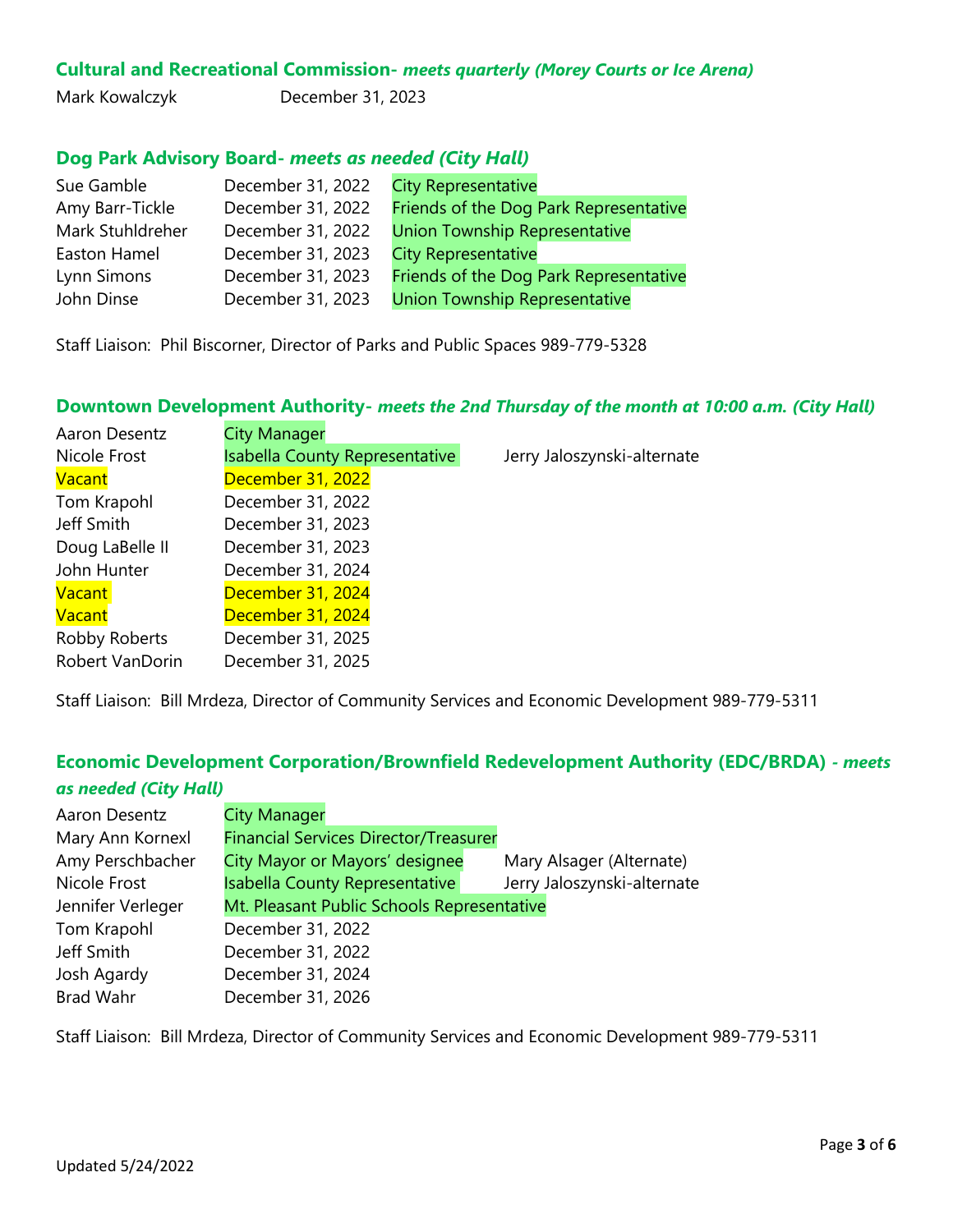#### **Fire and Police Retirement Board-** *meets the 3rd Thursday at 8:15 a.m. (Public Safety)*

| <b>City Treasurer</b>              |
|------------------------------------|
| <b>Police Union Representative</b> |
| <b>Fire Union Representative</b>   |
| December 31, 2024                  |
| December 31, 2025                  |
|                                    |

Staff Liaison: Mary Ann Kornexl, Financial Services Director/Treasurer 989-779-5381

# **Historic District Commission-** *meets quarterly (February, May, August and November at 5:00 p.m. (City Hall)*

| Vacant          | December 31, 2022 |
|-----------------|-------------------|
| Lara Raisanen   | December 31, 2022 |
| Anne Swift      | December 31, 2022 |
| Amanda Garrison | December 31, 2023 |
| Jonathan Korpi  | December 31, 2023 |
| Gary Mark       | December 31, 2024 |
| Julie Taylor    | December 31, 2024 |

Staff Liaison: Michelle Sponseller, Downtown Development Director 989-779-5348

# **Housing Commission-** *meets the 3rd Wednesday of the month at noon (Housing Commission)*

| July 18, 2022 |
|---------------|
| July 18, 2023 |
| July 18, 2024 |
| July 18, 2025 |
| July 18, 2026 |
|               |

Staff Liaison: Aaron Desentz, City Manager 989-779-5321

# **Isabella County Material Recovery Facility Governing Board (MRF)-** *meets on 3rd Thursday (January, March, May, July, September, November) at 8:00 a.m. (Recycling Center)*

| Jason Moore | <b>City Representative</b> |
|-------------|----------------------------|
| Matt Weaver | December 31, 2023          |

#### **Isabella County Transportation Commission (ICTC) -** *meets 4th Thursday of the month (ICTC)*

| Dennis Adams        | December 31, 2022 |
|---------------------|-------------------|
| <b>Rick Fockler</b> | December 31, 2024 |

Contact: Kelly Crofoot, Title VI Coordinator 989-773-2913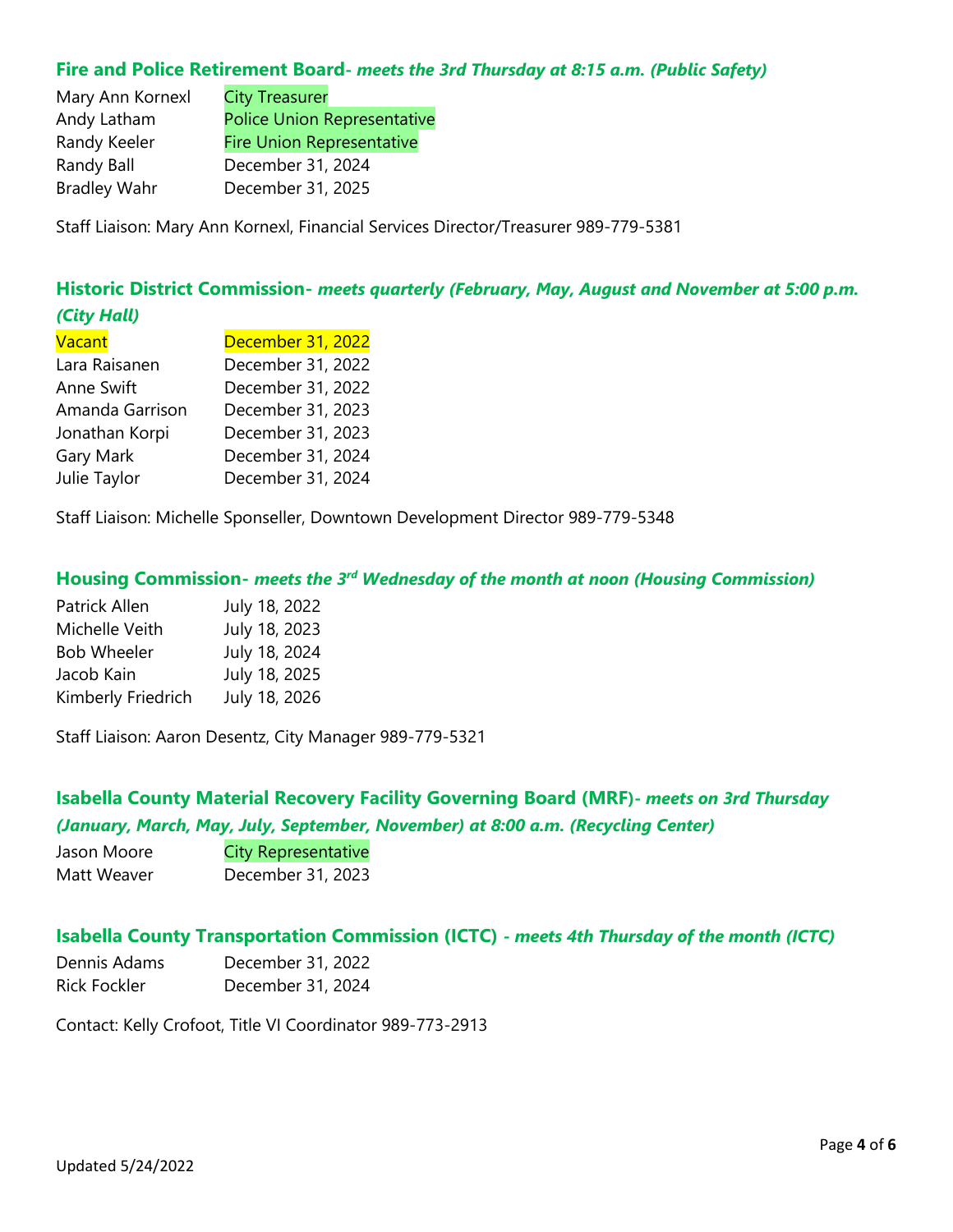## **Local Development Finance Authority-** *meets generally quarterly (MMDC offices)*

| Nicole Frost      | <b>County Representative</b> |                                                   |
|-------------------|------------------------------|---------------------------------------------------|
| Jennifer Verleger |                              | Mt. Pleasant Public Schools Representative        |
| Nicholas Long     |                              | <b>Central Michigan University Representative</b> |
| Aaron Desentz     |                              | City Representative   Mary Ann Kornexl-alternate  |
| <b>Rick Barz</b>  | December 31, 2023            |                                                   |
| David McGuire     | December 31, 2023            |                                                   |
| Vacant            | December 31, 2024            |                                                   |

Staff Liaison: Jim McBryde, MMDC President 989-772-2858

## **Local Officers Compensation Commission-** *meets as needed generally only every 5 years (City Hall)*

| <b>Vacant</b>          | December 31, 2022 |
|------------------------|-------------------|
| Cynthia Kilmer         | December 31, 2023 |
| James Moreno           | December 31, 2024 |
| Jon Joslin             | December 31, 2025 |
| <b>Vacant</b>          | December 31, 2026 |
| Wayne Heminger         | December 31, 2027 |
| <b>Andrew Devenney</b> | December 31, 2028 |

Staff Liaison: Heather Bouck, City Clerk 989-779-5374

## **Mid-Michigan Aquatic Recreational Authority-** *meeting schedule to be determined*

| Lisa Diaz            | December 31, 2021 | Mt Pleasant Public Schools Representative |
|----------------------|-------------------|-------------------------------------------|
| Judith Wagley        | December 31, 2022 | <b>City Representative</b>                |
| Allison Chiodini     | December 31, 2022 | <b>Union Township Representative</b>      |
| John Zang            | December 31, 2023 | <b>City Representative</b>                |
| <b>Stan Shingles</b> | December 31, 2023 | <b>Union Township Representative</b>      |

# **Parks and Recreation Commission-** *meets the 4th Tuesday of the month at 7:00 p.m. (City Hall)*

| James Batcheller        | December 31, 2022 |
|-------------------------|-------------------|
| Peter Little            | December 31, 2022 |
| <b>Vacant</b>           | December 31, 2022 |
| <b>Brian Sponseller</b> | December 31, 2023 |
| Desirea Woodworth       | December 31, 2023 |
| Easton Hamel            | December 31, 2024 |
| <b>Brian Mitchell</b>   | December 31, 2024 |

Staff Liaison: Ryan Longoria, Director of Recreation and Sports 989-779-5329